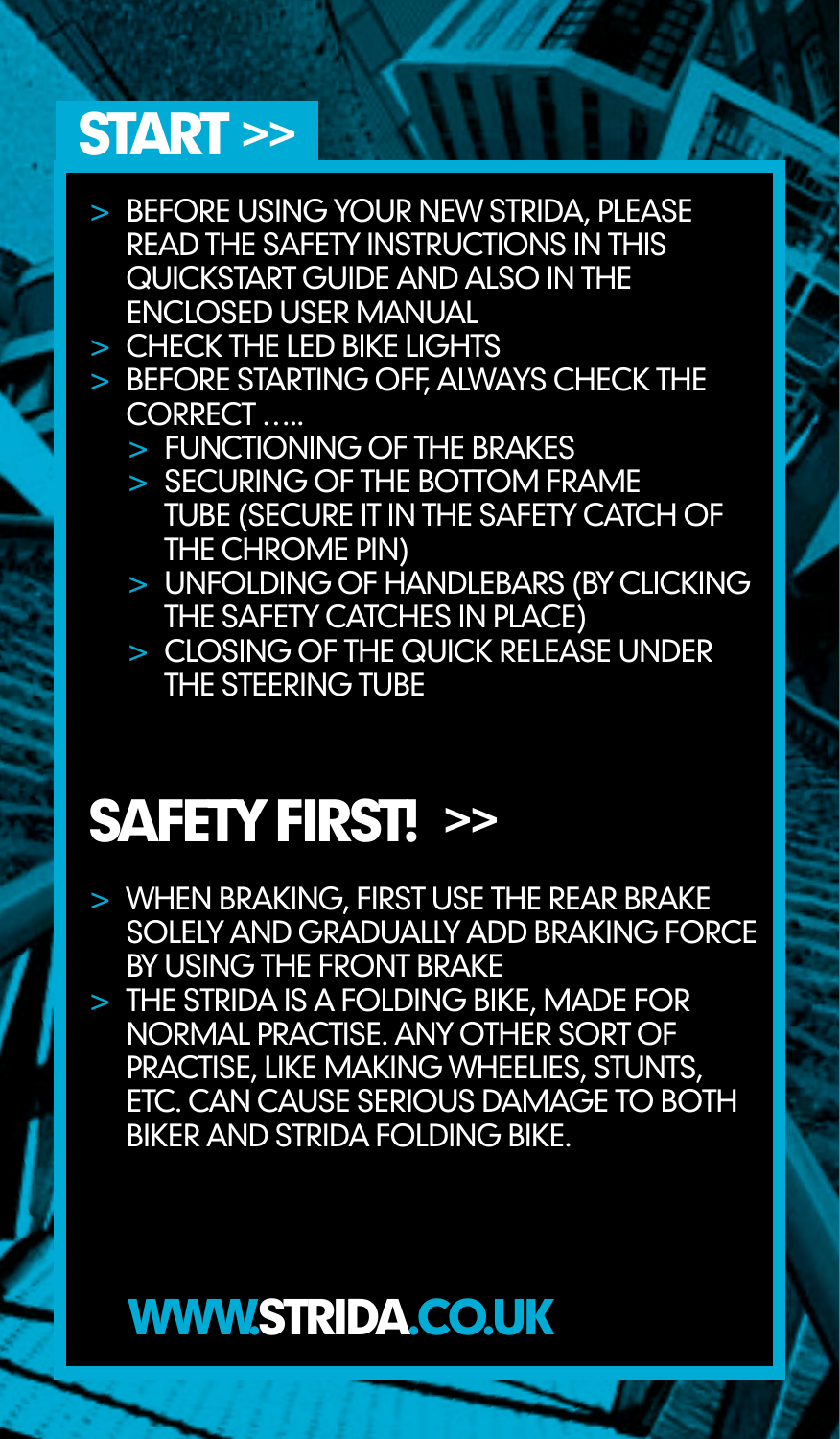#### GETTING READY >>

- > Remove the Strida from the box
- > REMOVE THE BLOCKS OF FOAM AND<br>THE TIE WRAP(S)
- > REMOVE THE STRINGS THAT KEEP THE STRINGS THAT KEEP THE
- $\geq$  CHECK TIRE INFLATION PRESSURE (4.5 BAR)

The Strida is ready to be unfolded, but please follow these instructions:

#### Rider limitations

- <sup>&</sup>gt; Max. weight: 220 lbs. (100 kg.) <sup>&</sup>gt; Max. length : 64" (1.93 m.)
- 
- > Min. length: 44" (1.45 m.)



#### WWW.STRIDA.CO.UK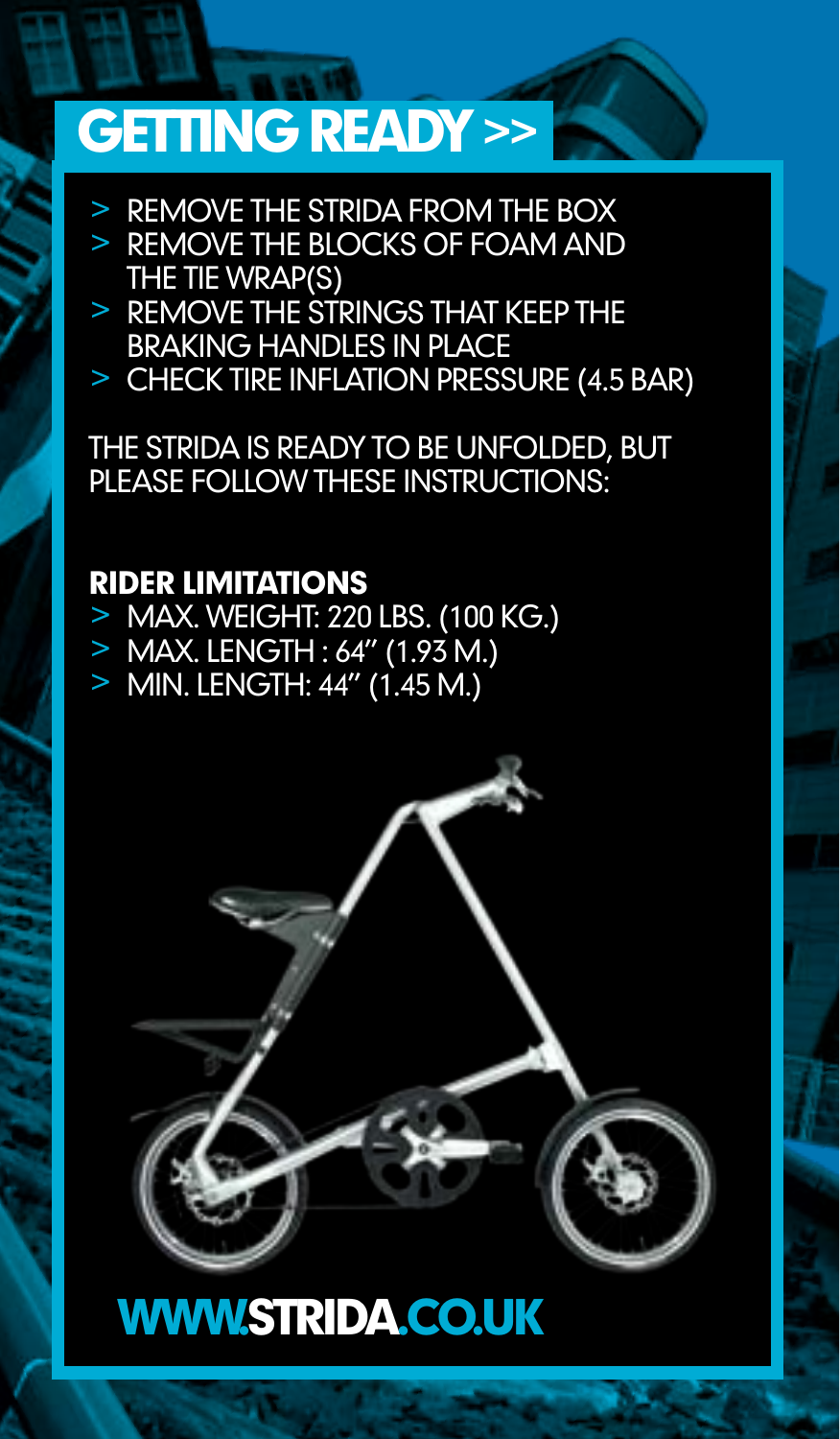## UNFOLDING >>



Unfold the handlebars by opening the quick release under the steering tube. Push the handlebars horizontally to the side. Press the two safety catches on the handlebars. Slide the bar ends into place. Close the quick release. 1

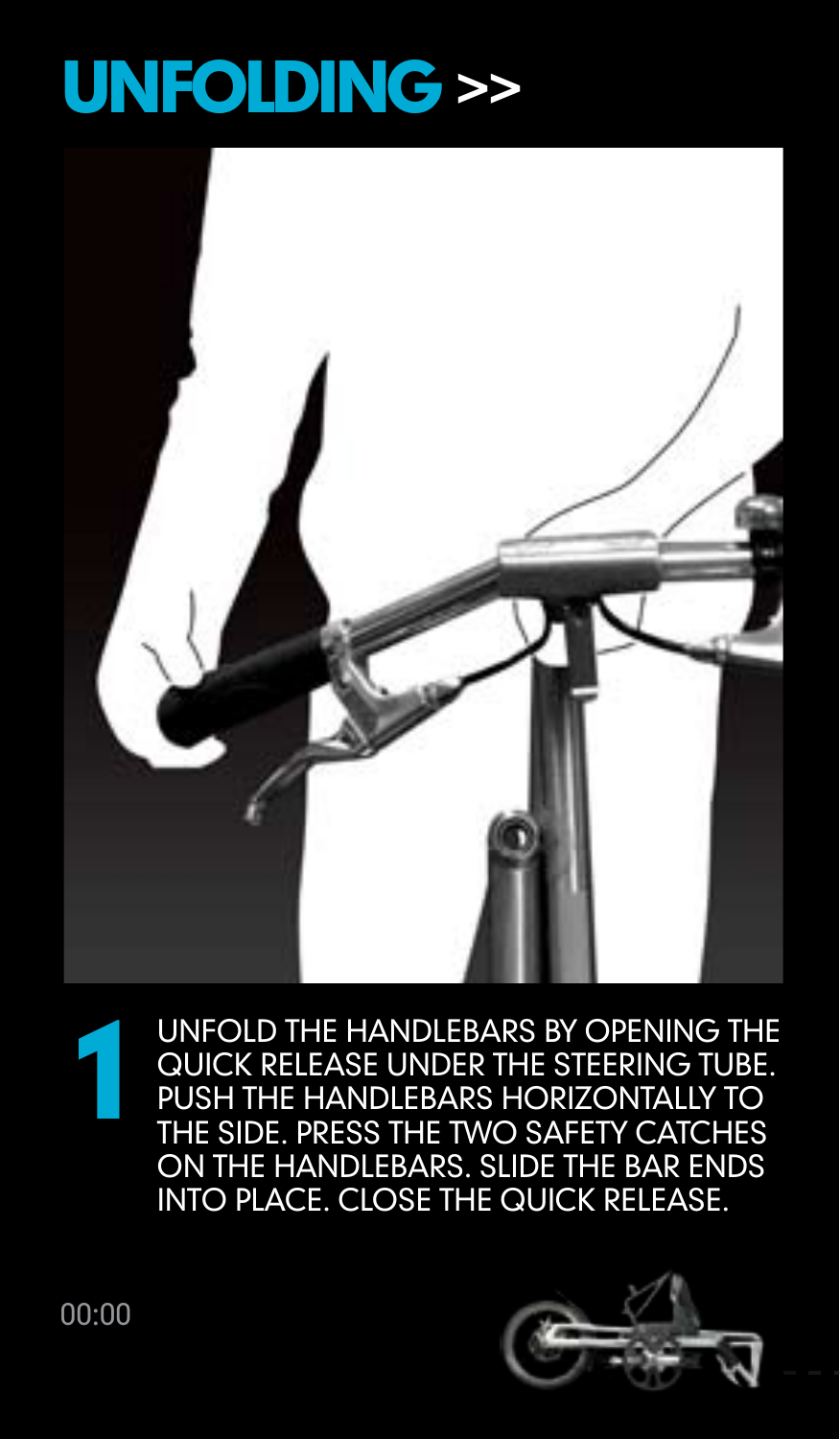



Stand at the left side behind your Strida bike. Tilt it slightly to the right. Fetch the bike with your right hand on the tube above the saddle. Turn the left paddle to the front. Flick the left handlebar WITH YOUR LEFT HAND. NOW FRONT AND rear wheel will separate.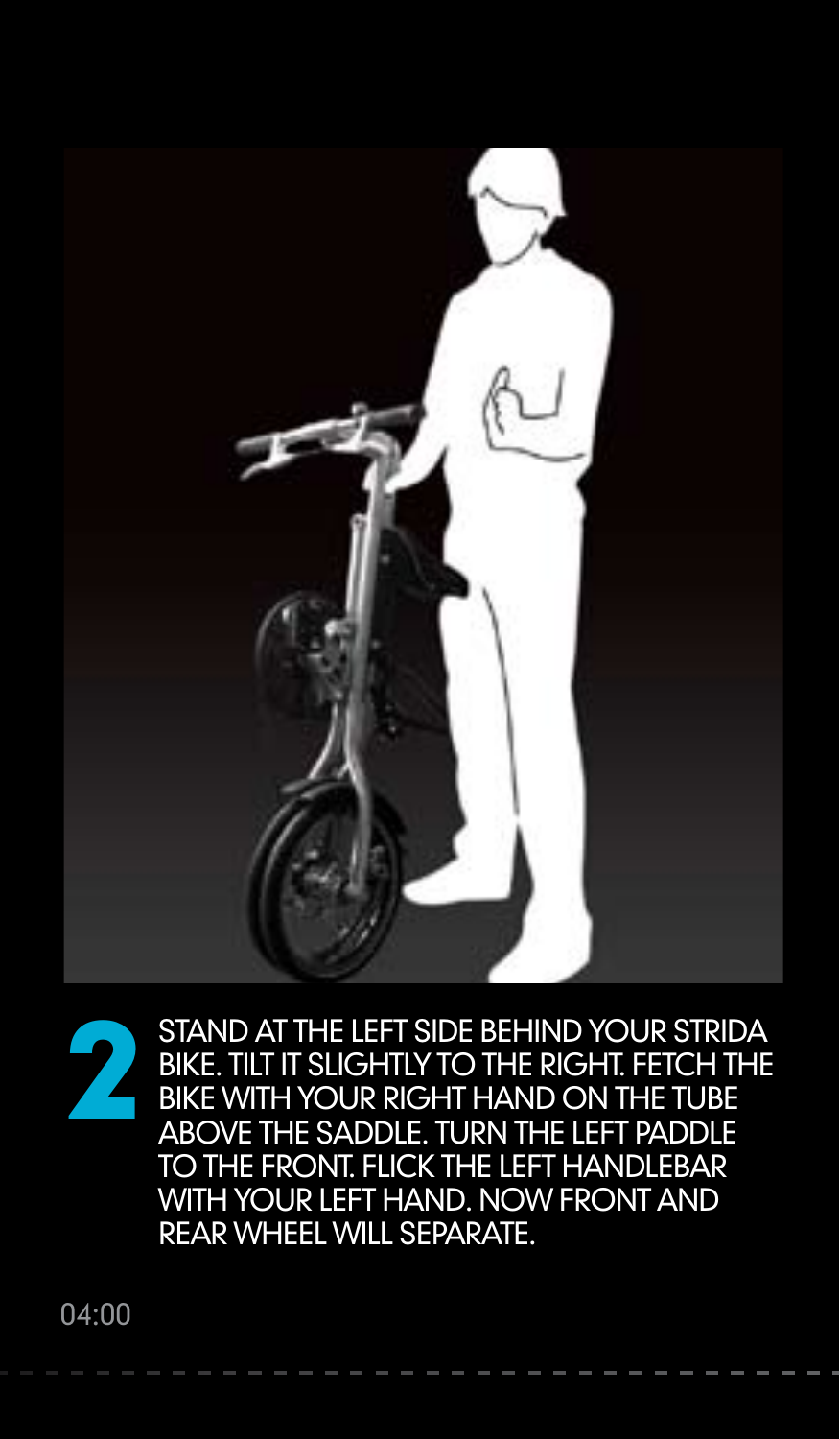#### ATTENTION! >>

If your Strida bike is folded or unfolded incorrectly, if it falls down, or if it experiences other extreme forces, the ball will pop-out of the synthetic ball joint at the upper end of the front stem in order to protect the metal frame. Therefore never make your Strida bike fall into a split. In such occasion please consult one of our official Strida dealers.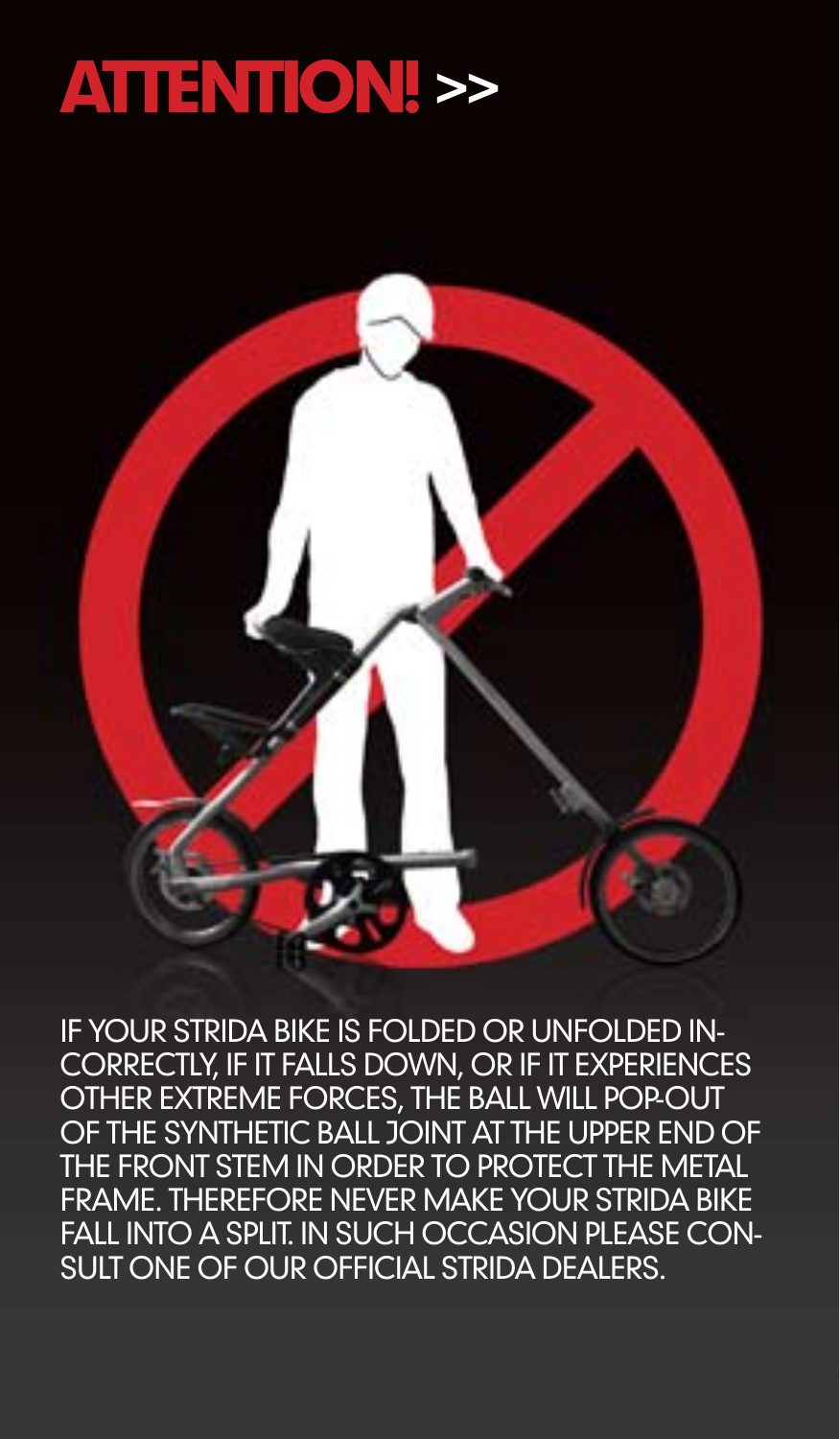

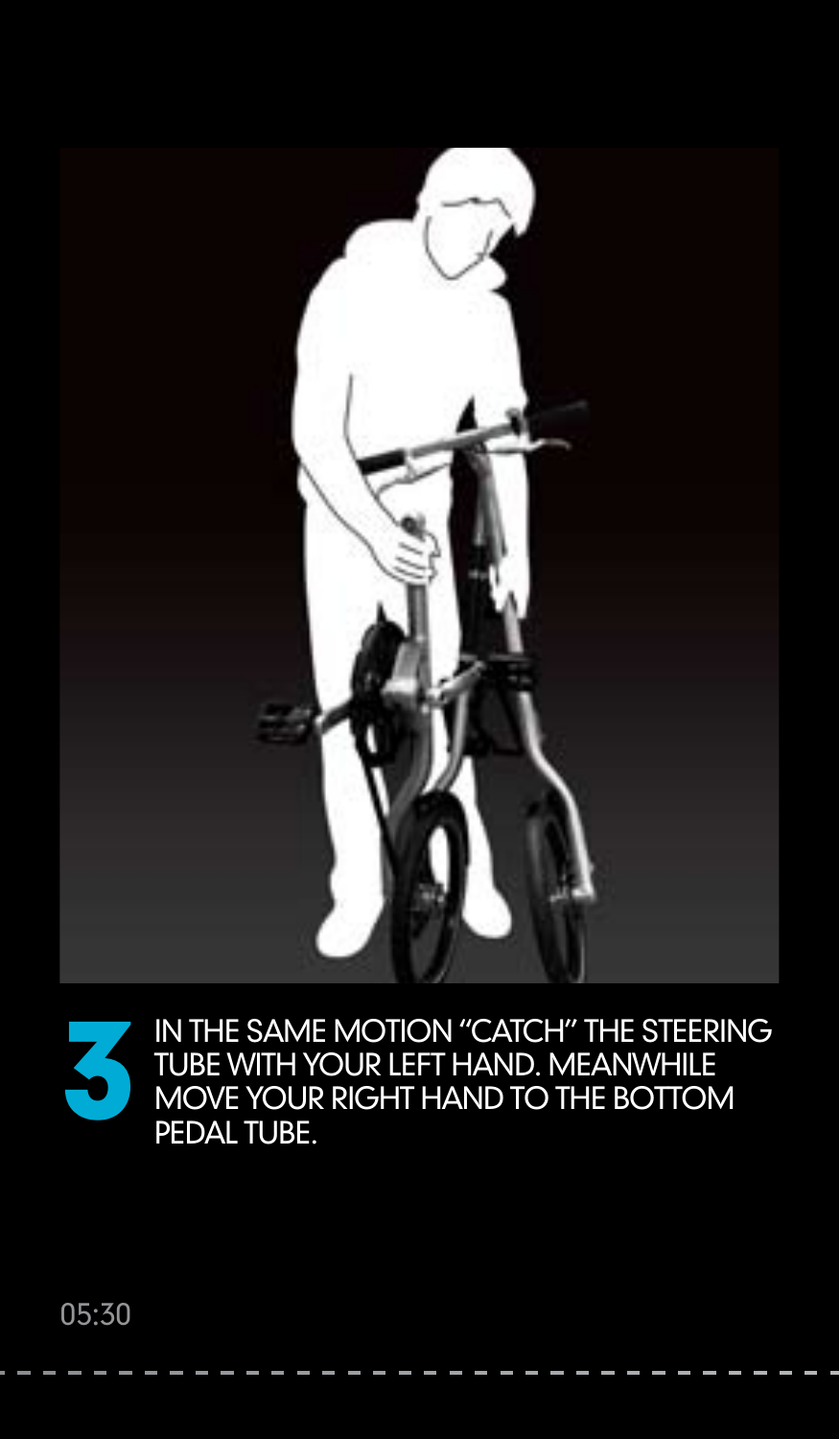

WITH YOUR LEFT HAND MOVE THE STEERING tube around the protruding pedal. Click the bottom pedal tube in the chrome hinge on the steering tube. 4

> N.B. Please assure yourself that the bottom tube has clicked into secured position on the chrome hinge of the steering tube.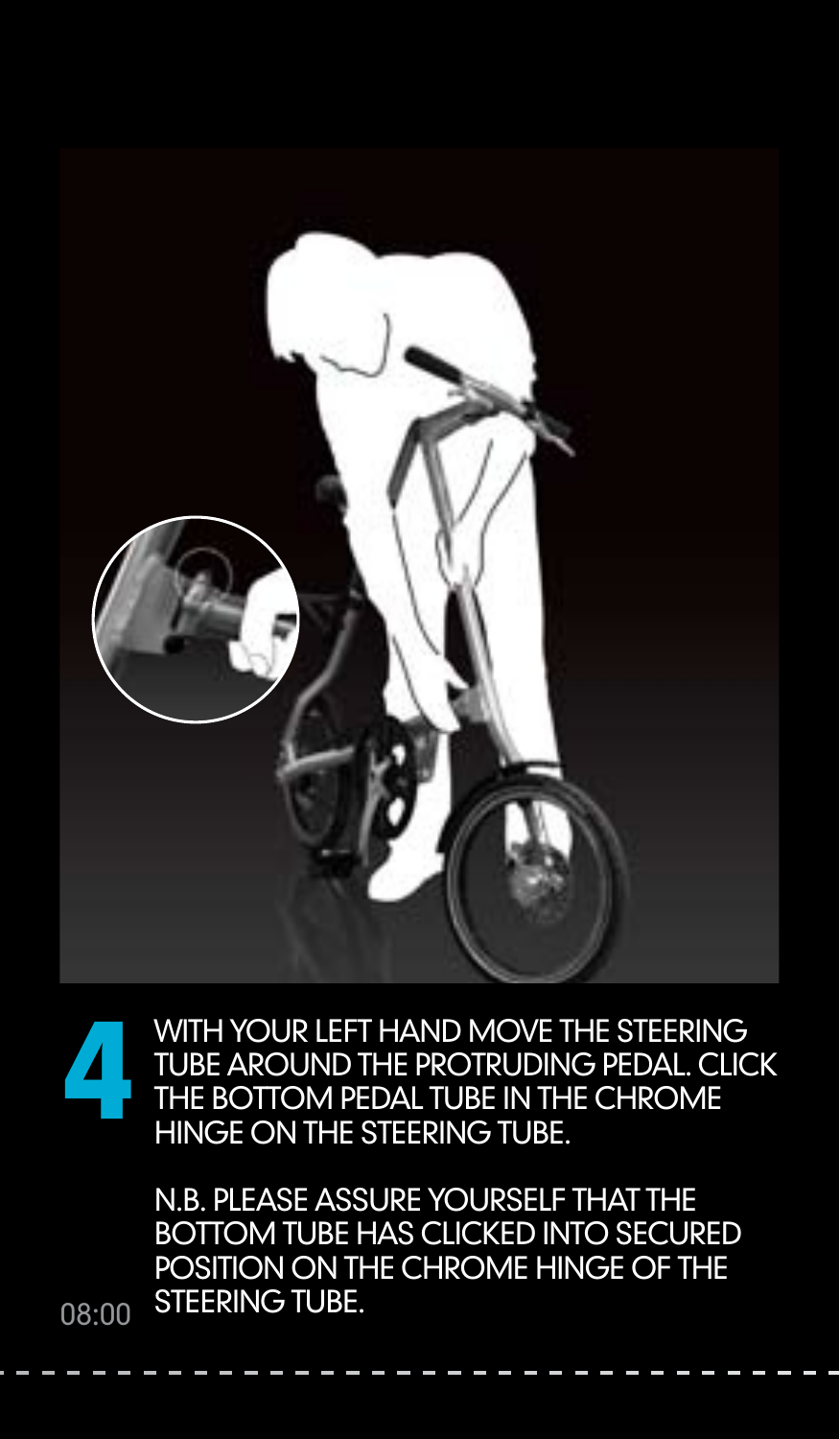



# FINALLY, UNFOLD THE PEDALS.

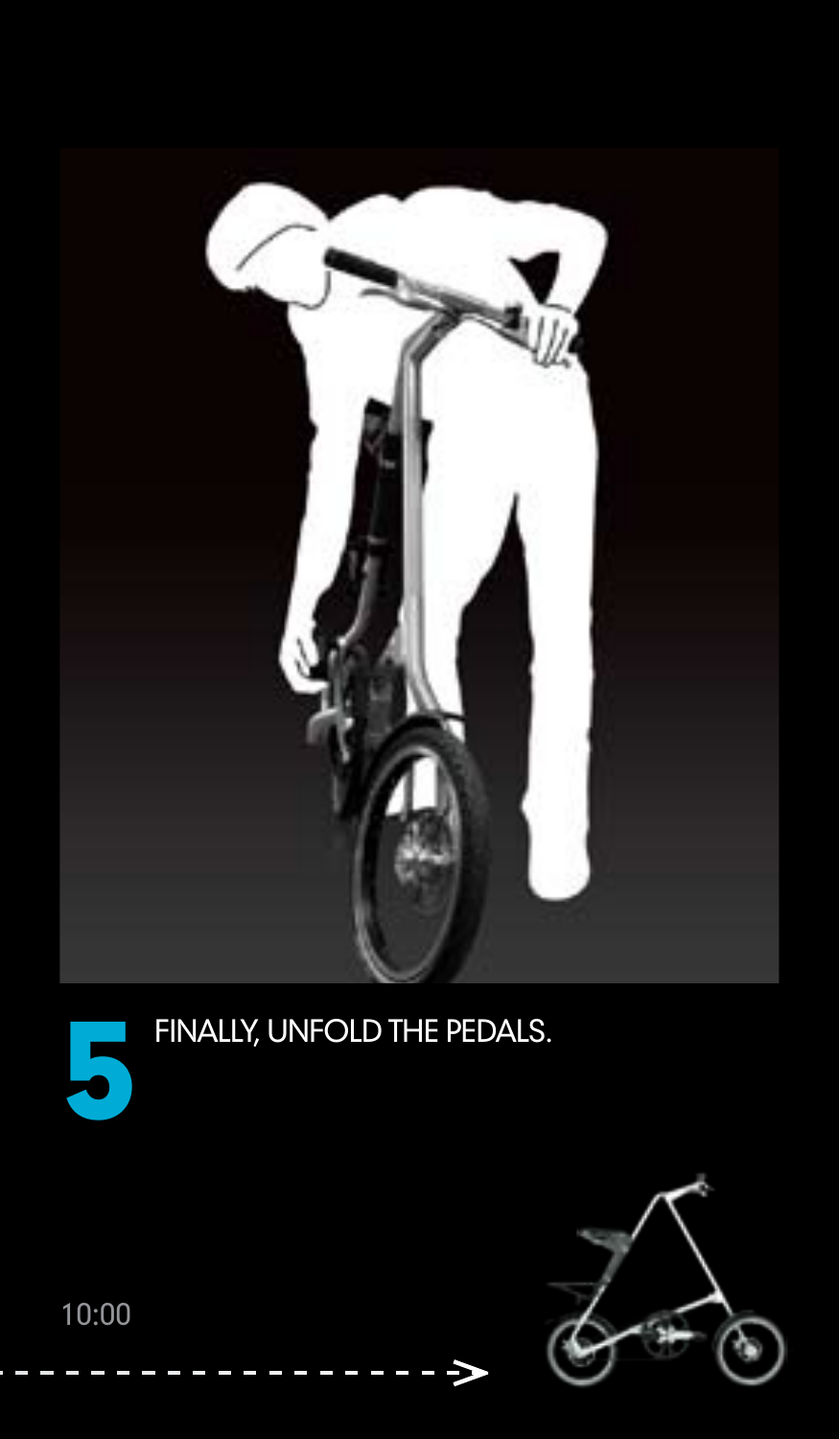#### IN USE >>

PLEASE CHECK THE FOLLOWING ITEMS RFGULARIY

> Tire inflation pressure A tire inflation pressure of 4.5 bar is optimal, too low pressure can cause THE OI ITER TYRES TO TEAR > The tension of the belt drive Too little tension may cause the belt

drive to slip and this might damage the rear cog-wheel

#### > Brake adjustment Brake linings will wear away through normal use and therefore the brakes SHOULD BE ADJUSTED ON A REGULAR BASIS

In case of doubt, please consult one of our official Strida dealers, see list on our **WERSITE** 

#### WWW.STRIDA.CO.UK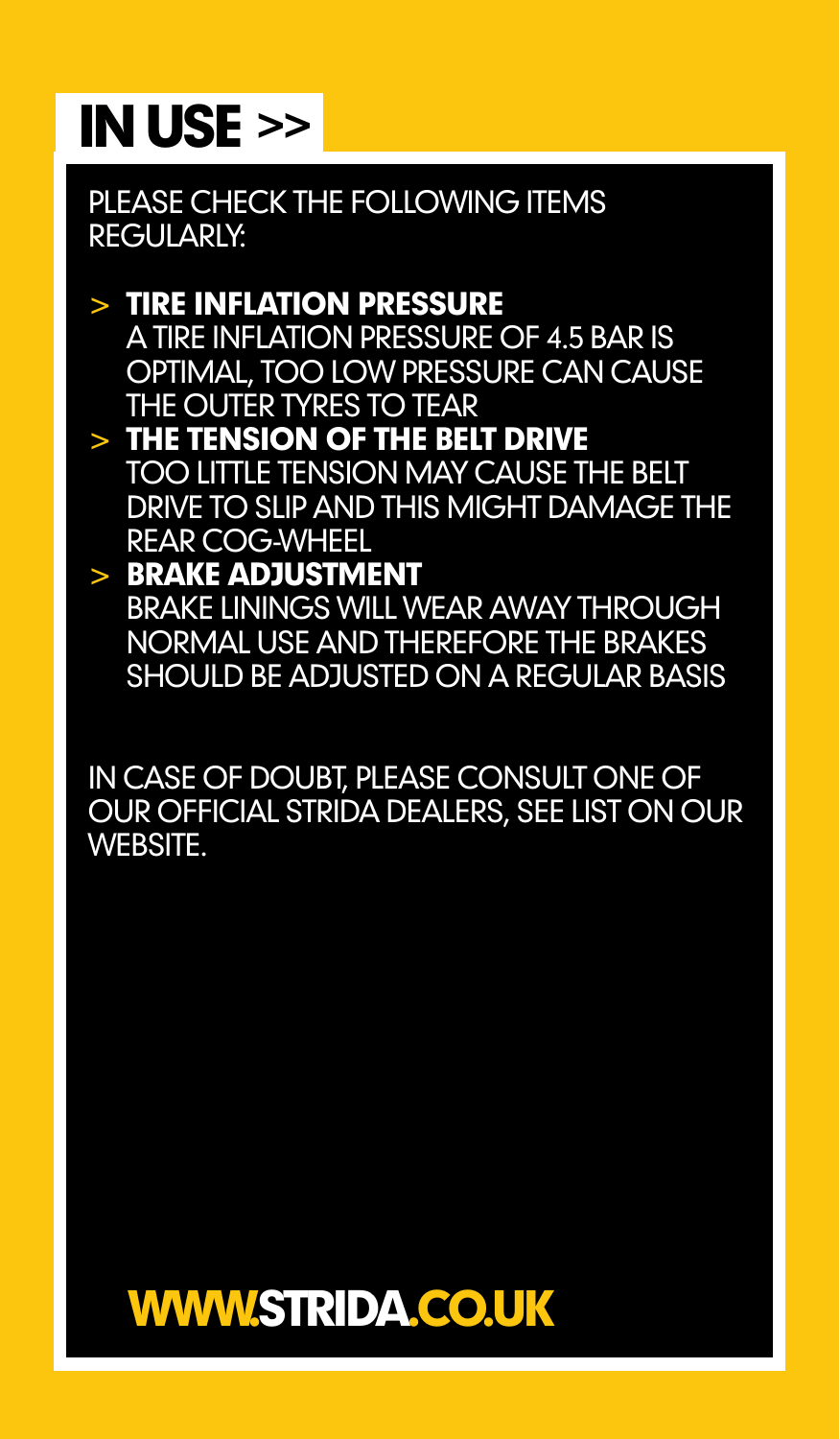#### **FOLDING >>**



STAND AT THE LEFT SIDE BEHIND YOUR STRIDA BIKE. PUT YOUR LEFT HAND ON THE STEERING tube and tilt your body slightly over THE BIKE. HOLD THE BOTTOM PEDAL TUBE 1

WITH YOUR RIGHT HAND. PUSH THE SAFFTY CATCH ON THE CHROME HINGE WITH THE THUMB OF YOUR RIGHT HAND AT the same time lift the BOTTOM PEDAL TUBE.

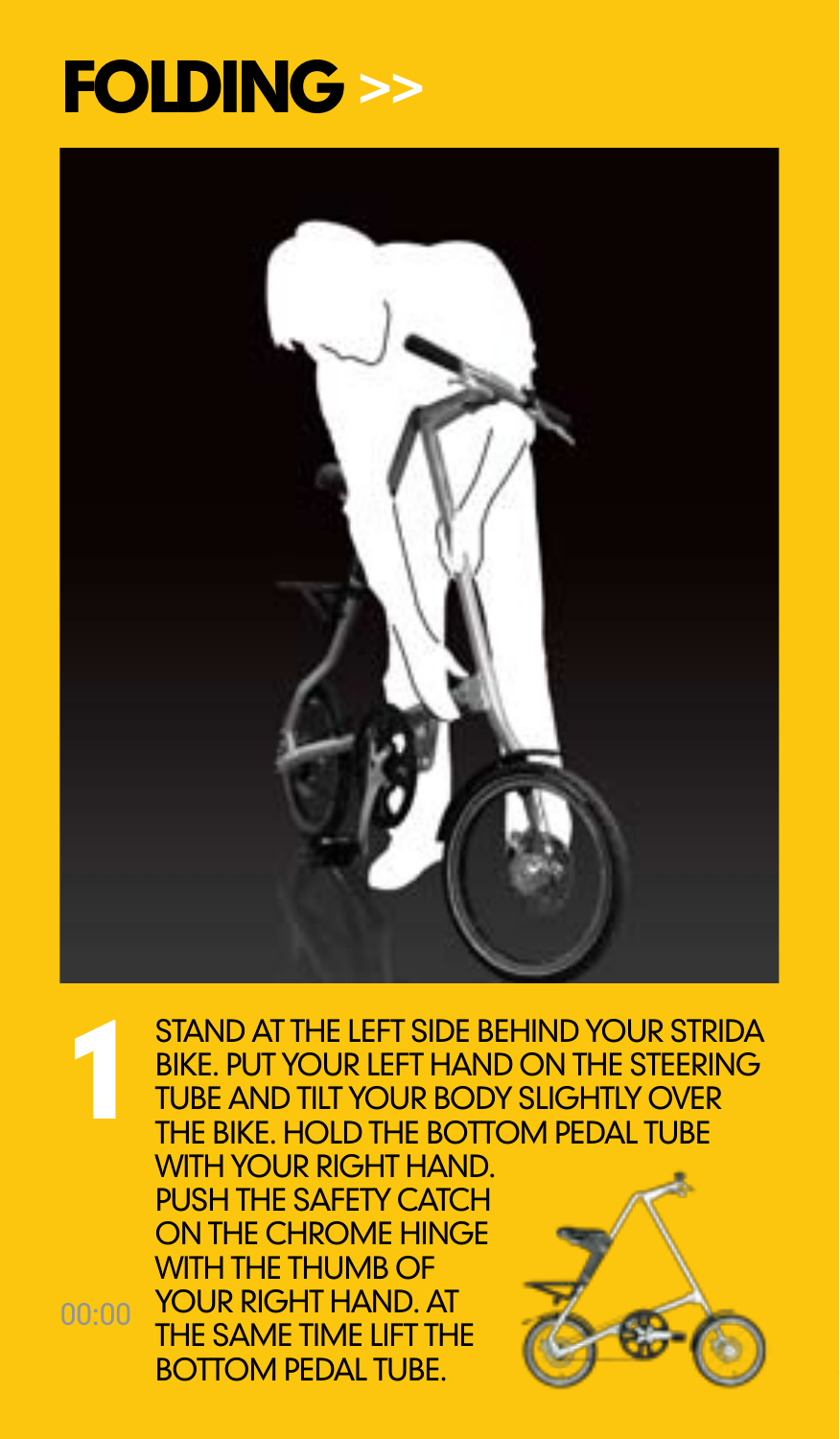

Move the steering tube around the left pedal, while you lift the Strida slightly backwards. Click the magnet of the **FRONT WHEEL TO THE REAR WHEEL SHAFT LISE** your right hand to move the bottom pedal tube backwards. 2

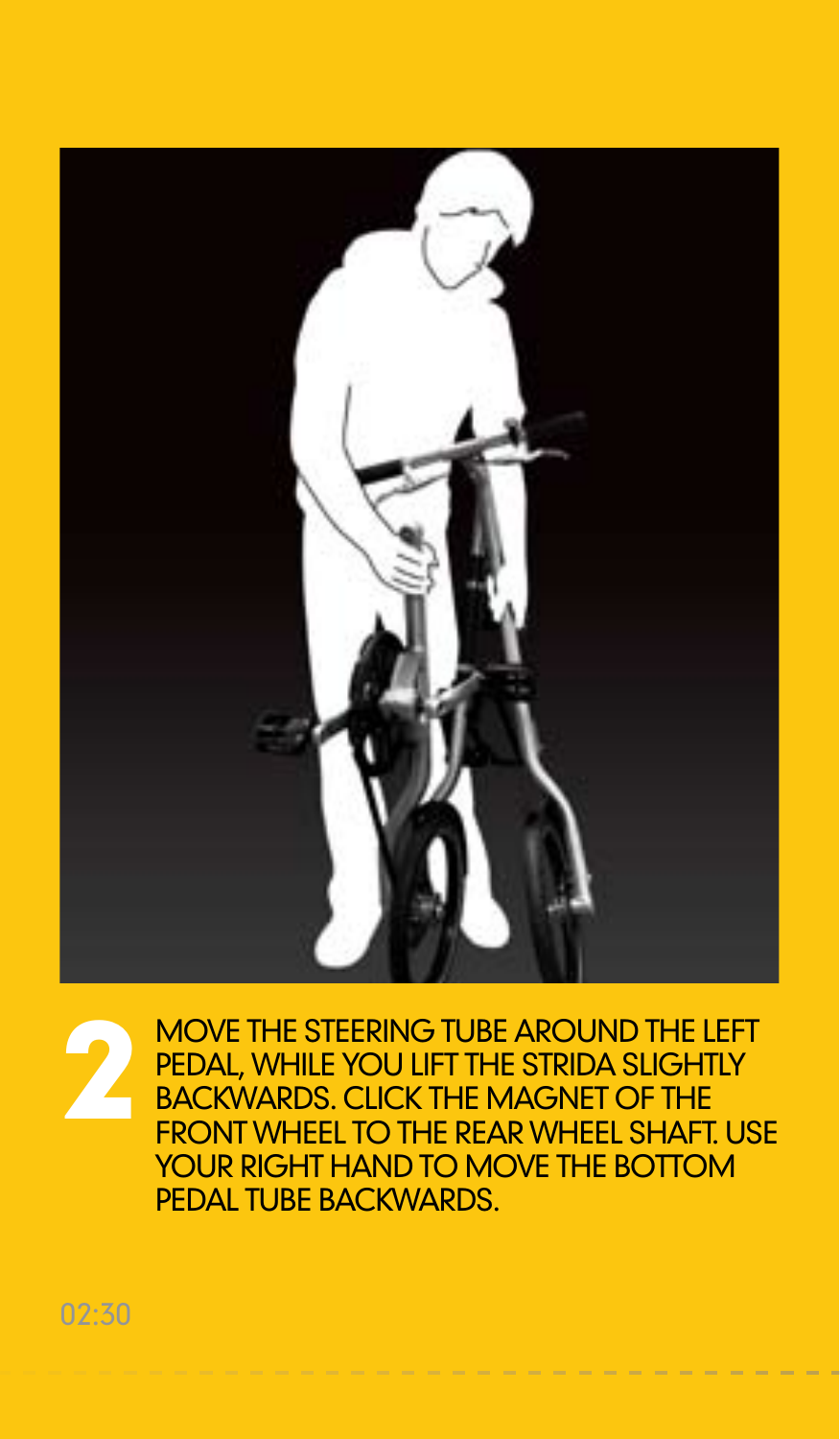

Then, move the bottom pedal tube to the back of the steering tube. The tube THEN, MOVE THE BOTTOM PEDAL TUBE TO<br>THE BACK OF THE STEERING TUBE. THE TUBE<br>WILL CLICK MAGNETICALLY RIGHT BEHIND THE<br>TEFLON (STRIDA 5) STICKER. Teflon (Strida 5) sticker.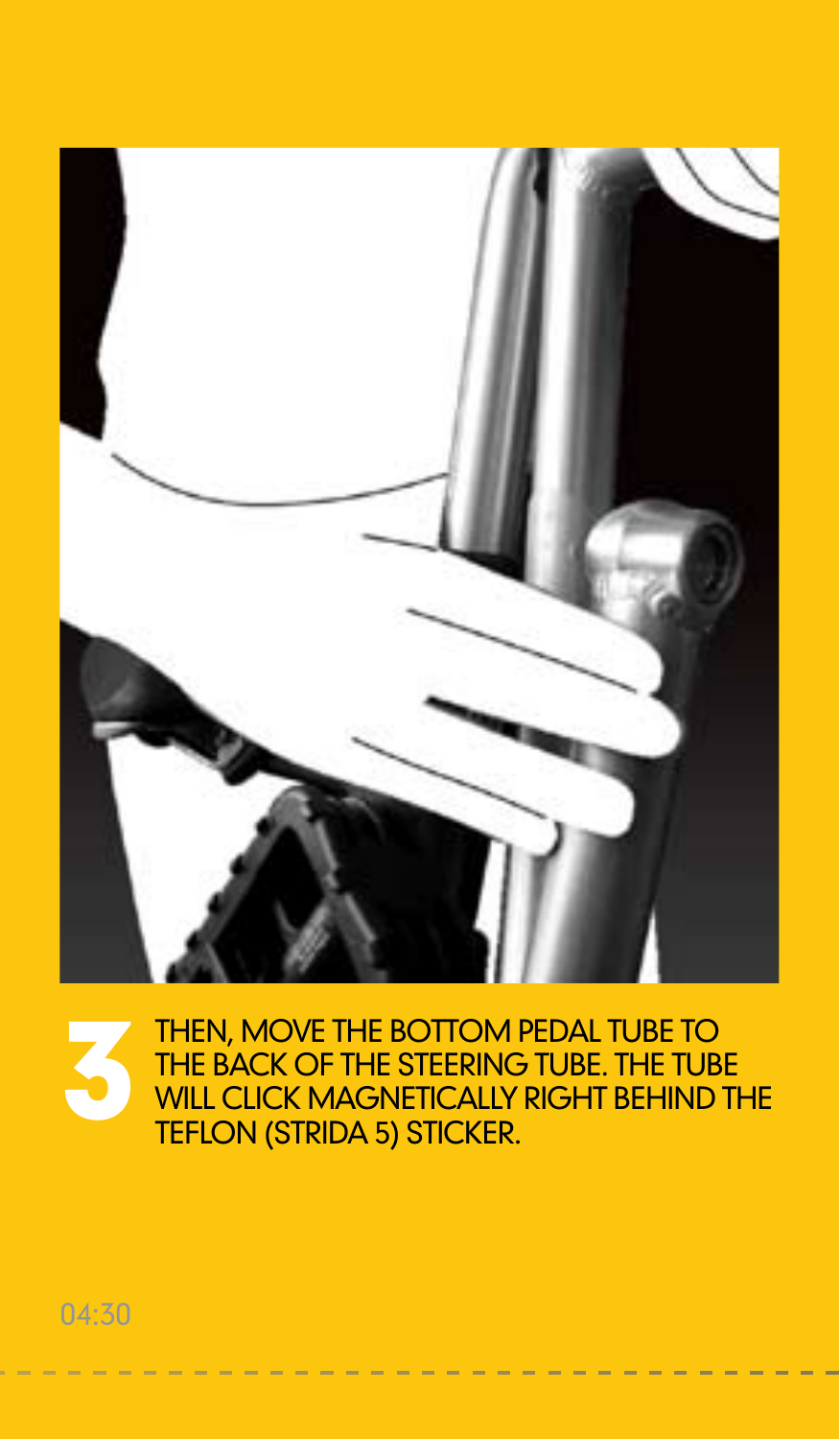

TAKE THE SADDLE OF THE FOLDED STRIDA BE-TWEEN YOUR LEGS. OPEN THE QUICK RELEASE under the steering tube. Push on the two SAFFTY CATCHES ON THE STEERING TUBE AND **PULL THE TWO HALVES HANDLEBARS AWAY** from the middle. Fold the two halves of the steering tube parallel to the steering tube. Now close the quick release under THE STEERING TURE. 4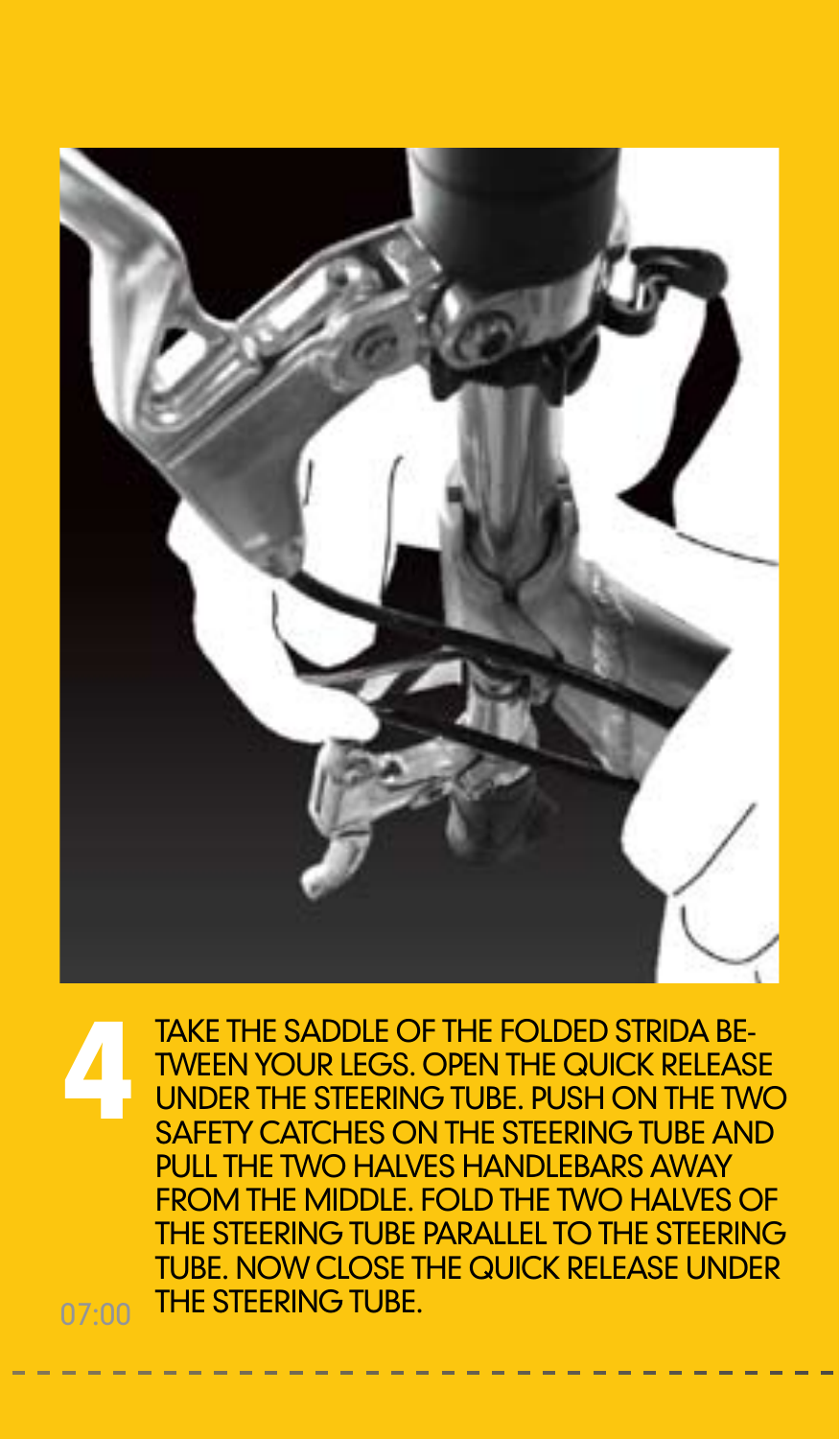





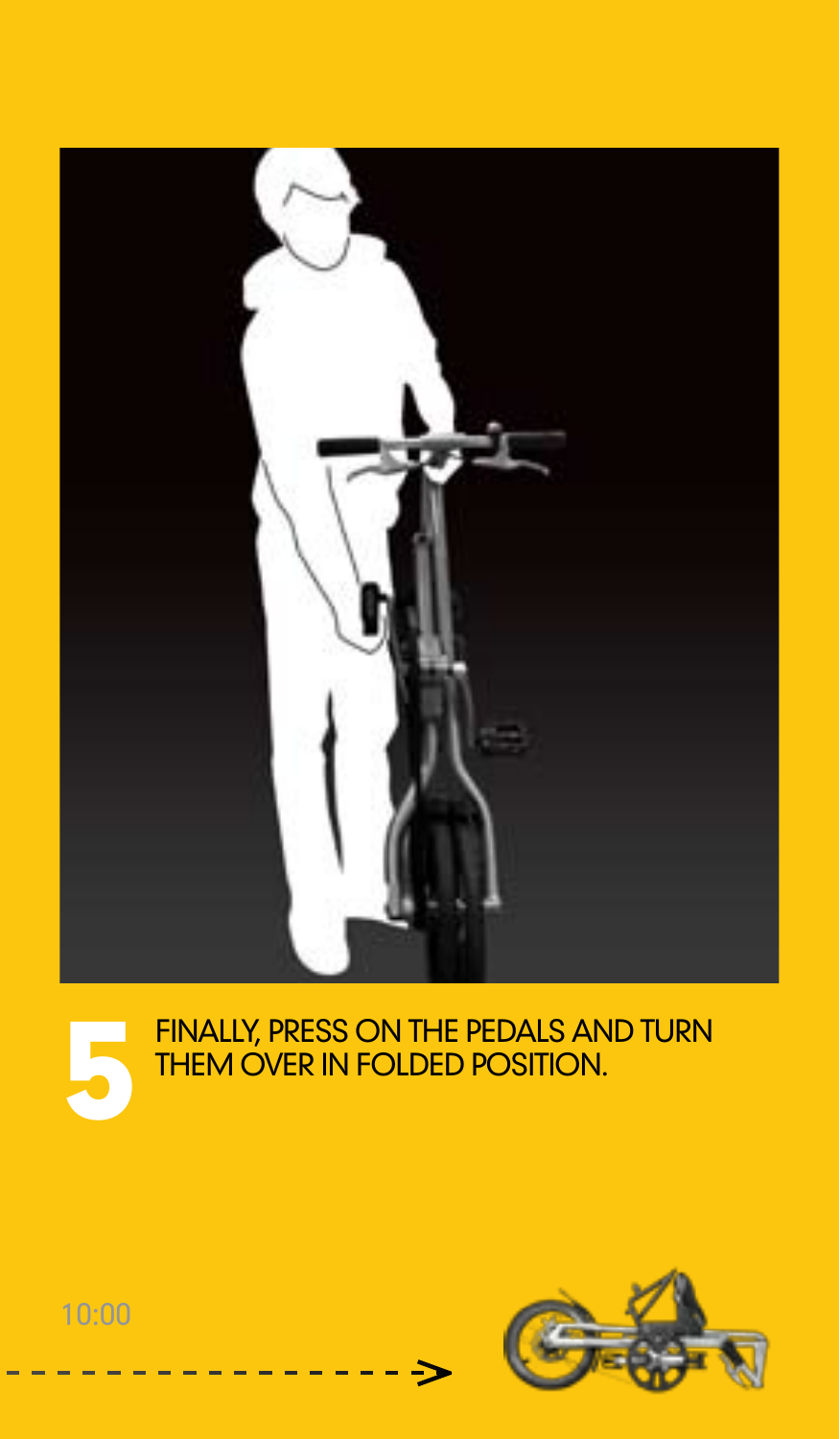#### ACCESSORIES & PARTS>>

If case you need any accessories or parts, please visit our website www.strida.CO.UK and order unique gadgets and parts online.

## SERVICE >>

Strida owners enjoy excellent service and support facilities. If you have questions, please consult one of the employees at our main office or visit one of our official Strida dealers.

#### DEALERS >>

For repairs, maintenance, purchase of accessories and/or parts, you are always WELCOME AT ONE OF OUR OFFICIAL STRIDA dealers. They also provide expert consul-TANCY SEE THE SHOPLOCATOR ON OLIP WEBSITE for all official Strida dealers in your area.

#### WARRANTY >>

Each Strida bike is shipped with a one-year WARRANTY ON ALL ORIGINAL COMPONENTS and a two-year warranty on the frame. This warranty applies only to the original owner and is not transferable.